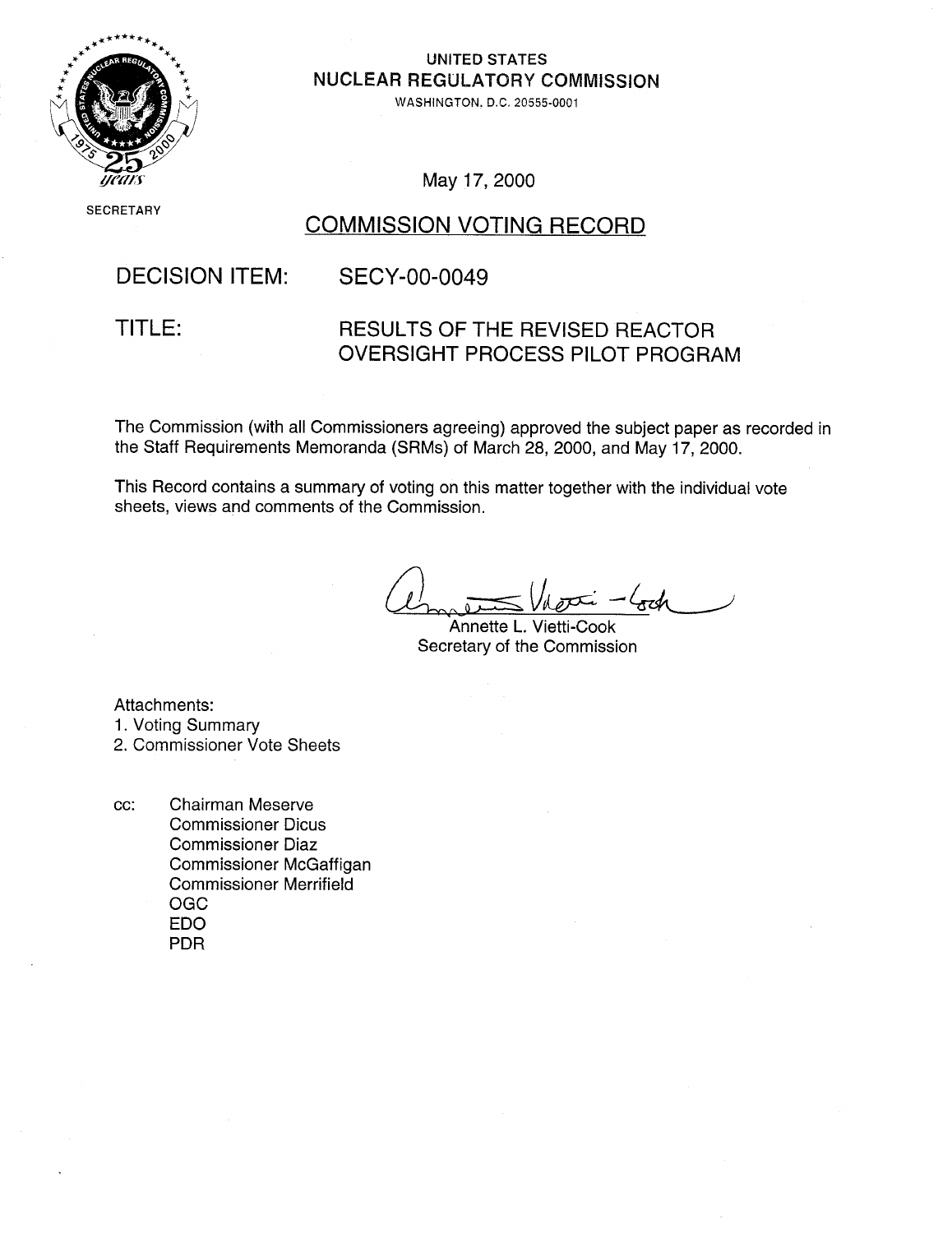# VOTING SUMMARY - SECY-00-0049

## RECORDED VOTES

|                         | NOT                                      |              |         |
|-------------------------|------------------------------------------|--------------|---------|
|                         | APRVD DISAPRVD ABSTAIN PARTICIP COMMENTS |              | DATE    |
| CHRM. MESERVE           | X                                        | $\mathsf{X}$ | 3/27/00 |
| <b>COMR. DICUS</b>      | X                                        | X            | 3/28/00 |
| COMR. DIAZ              | X                                        | X            | 3/28/00 |
| COMR. McGAFFIGAN X      |                                          | X            | 4/11/00 |
| <b>COMR. MERRIFIELD</b> | X,                                       | X            | 3/22/00 |

## COMMENT RESOLUTION

In their vote sheets, all Commissioners approved the staff's recommendation and provided some additional comments. Subsequently, the comments of the Commission were incorporated into the guidance to staff as reflected in the SRMs issued on March 28, 2000, and May 17, 2000.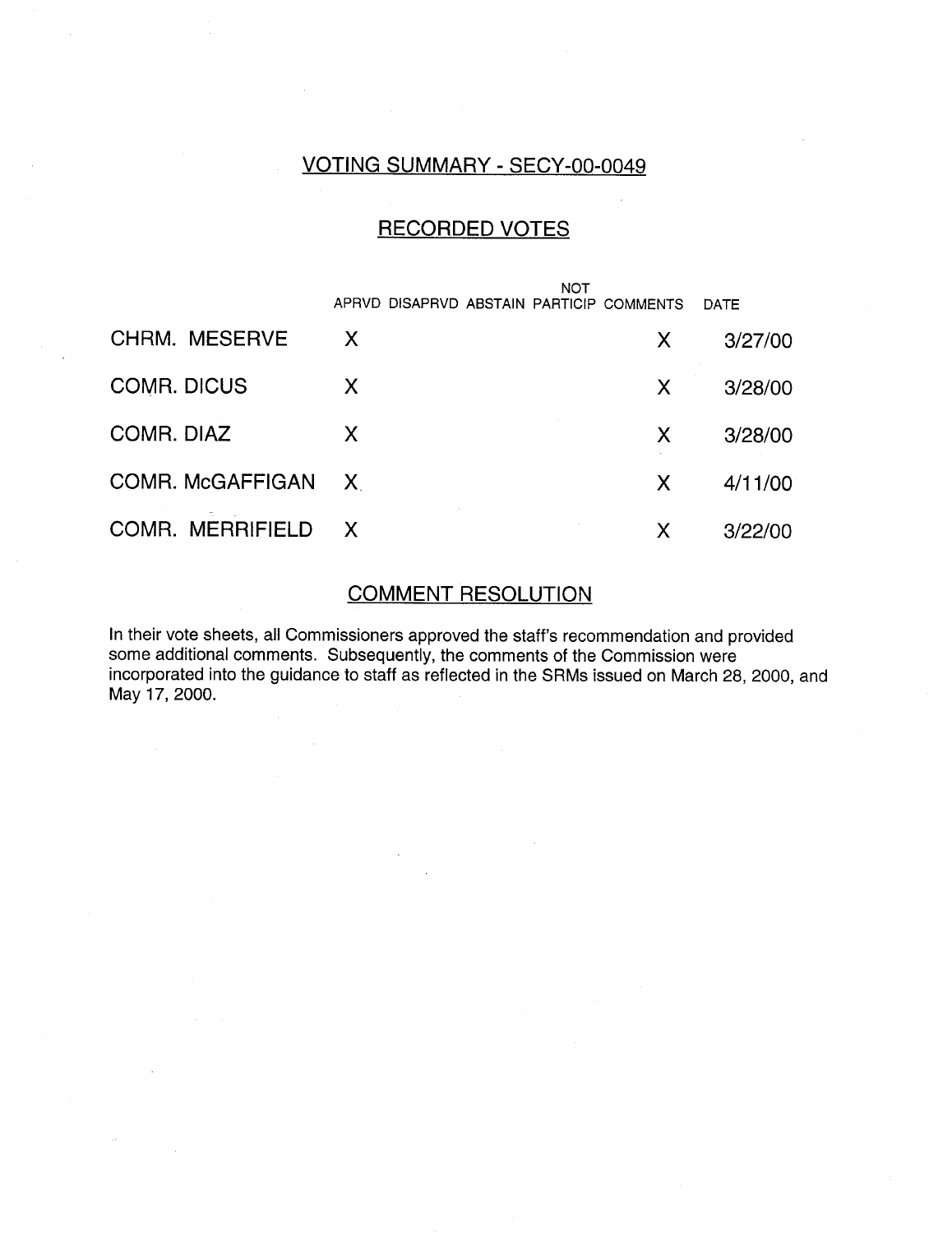## RESPONSE SHEET

- TO: Annette Vietti-Cook Secretary of the Commission
- FROM: CHAIRMAN MESERVE

SUBJECT: SECY-00-0049 - RESULTS OF THE REVISED REACTOR OVERSIGHT PROCESS PILOT PROGRAM

Approved X w/comments Disapproved Abstair

Not Participating \_\_\_\_\_ Request Discussion \_\_\_\_

COMMENTS:

See attached.

SIGNATURE

Mark 27, 2000 DATE

Entered on "AS" Yes <u>V</u> No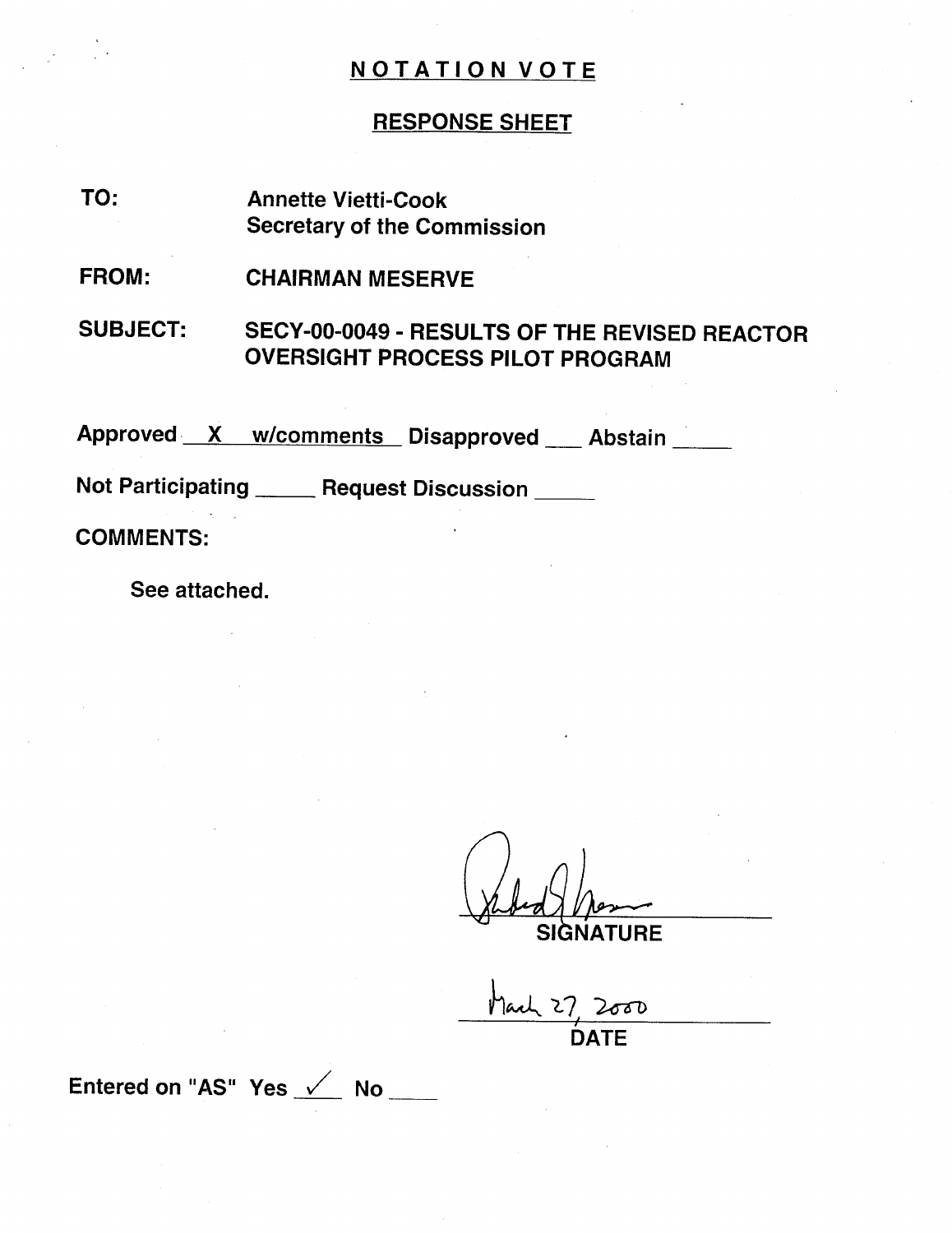#### Comments of Chairman Meserve on SECY-O0-0049

Subject to the completion by the staff of the matters that must be resolved to support initial implementation, I approve the initial implementation of the revised reactor oversight process (RROP) at operating commercial nuclear power plants on April 2, 2000.<sup>1</sup> Lalso approve the termination of the SALP process.

I commend the staff for the creation of the RROP. The program was developed with extensive involvement of stakeholders -- both licensees and the interested public -- and has drawn near unanimous approval. The RROP reflects several important themes for all our activities -- a focus on safety, an effort to improve objectivity, a commitment to stakeholder involvement, and improved transparency of agency activities for both our licensees and the general public.

Nonetheless, despite the efforts that have gone into the present formulation of the RROP, the staff's work must continue. As discussed further below, the performance indicators (PIs) require further refinement. The thresholds for the PIs may require adjustment. Experience may show that the allocation of staff effort to the baseline inspection program should be modified. Some elements of the significance determination process are only now being developed and no doubt will need to be revised. Moreover, the full-scale initial implementation of the program will inevitably reveal issues that were not exposed in the pilot program. The staff should anticipate that adjustments - perhaps significant adjustments - will be necessary as the program unfolds. As a result, there should be a continuing open dialogue among our licensees, other stakeholders, and staff, as issues are encountered. The Commission should be kept informed and issues of policy significance should be brought promptly to the Commission for resolution.

I am mindful that both the GAO and the staff's surveys have shown that there are some misgivings among NRC employees, particularly among the inspection staff, as to whether the new program will allow prompt detection of the deterioration of safety performance. Some of these concerns may arise from the fact that the surveys were performed before the program was fully formulated and before thorough staff training had occurred. Nonetheless, NRC management should undertake continuing dialogue with the staff, including in particular the inspection staff, to assure that these concerns are thoroughly aired and addressed. Adjustments to the program with commensurate further training may be necessary.

In this connection, I am concerned about the matter raised in the letter submitted by the Nuclear Energy Institute on March 13, 2000, concerning the PI related to manual and automatic scrams. Although the matter was not mentioned by the NEI representative at our public meeting just a few days before, NEI now urges that the PI be modified so as not to count manual scrams and thereby to avoid creating a disincentive for an operator to scram a reactor. I understand, however, that this matter was discussed extensively over the period in which the PIs were being developed and the participants (both licensees and other stakeholders) were

In light of the fact that the D.C. Cook plant has been shut down for an extended period, I concur in the staff's plan to allow the transition of that plant to the RROP at a later time.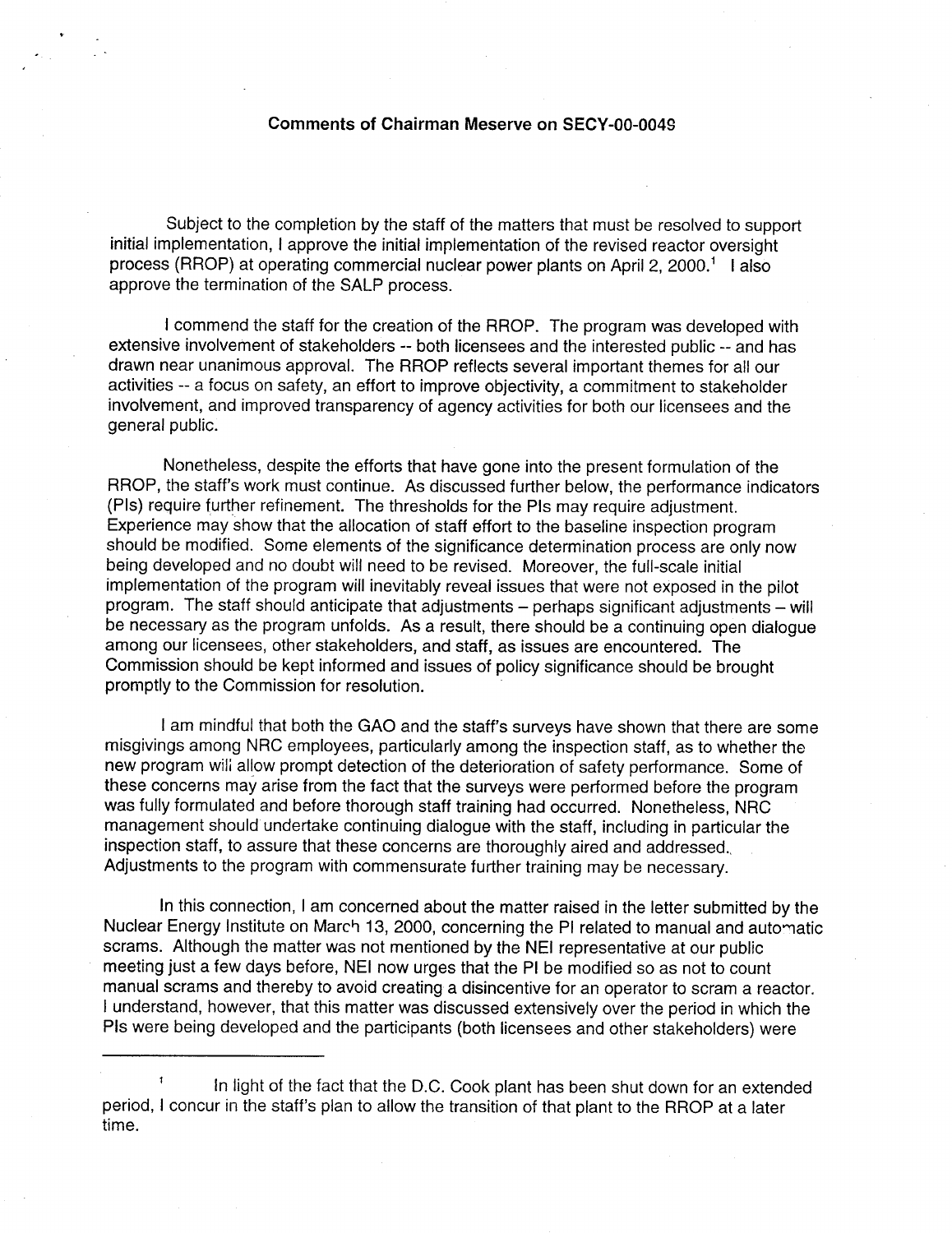not concerned that the inclusion of this element in the PI would constitute a meaningful disincentive to appropriate operator action. In light of the extensive process in which the staff has engaged to develop the RROP and the apparent disagreement among even the licensee community as to whether the concern expressed in the NEI letter is of practical significance, I am reluctant to attempt to revise the Pis on the eve of the implementation of the program. All agree that scrams, whether automatic or manual, are an indicator of challenges to the safety systems and it would be difficult, at this late date, to adjust the thresholds to reflect a last minute change. However, the staff has indicated that the PI that includes manual scrams was one of the PIs that would be subject to further review and refinement. I urge the staff to undertake a review of the PI relating to scrams on an expedited basis and to recommend appropriate modifications promptly.

The staff has requested the Commission's views on three particular issues (see SECY 00-0049 at 17-18, 3):

1. The staff has indicated that, for initial implementation, it will revise the process for documentation of inspector observations to allow qualitative discussion of programmatic deficiencies as an element of cross-cutting issues, even absent a PI that has crossed a threshold or a significant inspection finding. I recognize that the staff's proposed approach could diminish the objectivity of the inspection program and could compromise the focus on significant safety issues that is the hallmark on the new program. However, in light of the fact that the staff intends to continue to evaluate this matter as implementation proceeds, I find the staff's approach to be appropriate. The RROP is a work in progress and we do not want to impose restraints that could inhibit the detection and response to adverse trends that have a safety significance but that are not captured by the RROP as initially implemented. Some flexibility is a necessary ingredient of initial implementation. NRC management should take steps to assure, however, that any such observations are placed in an appropriate context and do not undermine the overall effort to put inspection and enforcement efforts on a more objective and consistent foundation.

2. The staff indicates that it has decided to eliminate the Containment Leakage PI because of the questions as to the meaningfulness of this indicator and that all the barrier integrity PIs require refinement. I concur with the staff's approach. The continuing work on PIs should include the development of more refined assessment tools. In particular, staff should endeavor to develop PIs that provide leading, rather than lagging, indications of deteriorating performance.

3. The staff indicates that it intends to use the Action Matrix in assessing the agency's response to declining performance, even if the finding does not indicate a violation of a licensing or design basis for the plant. The staff also indicates, however, that all requirements for backfitting a license must be met before imposing any new regulatory requirements. The staff's approach is acceptable and is consistent with the emphasis on risk that is the foundation for the program.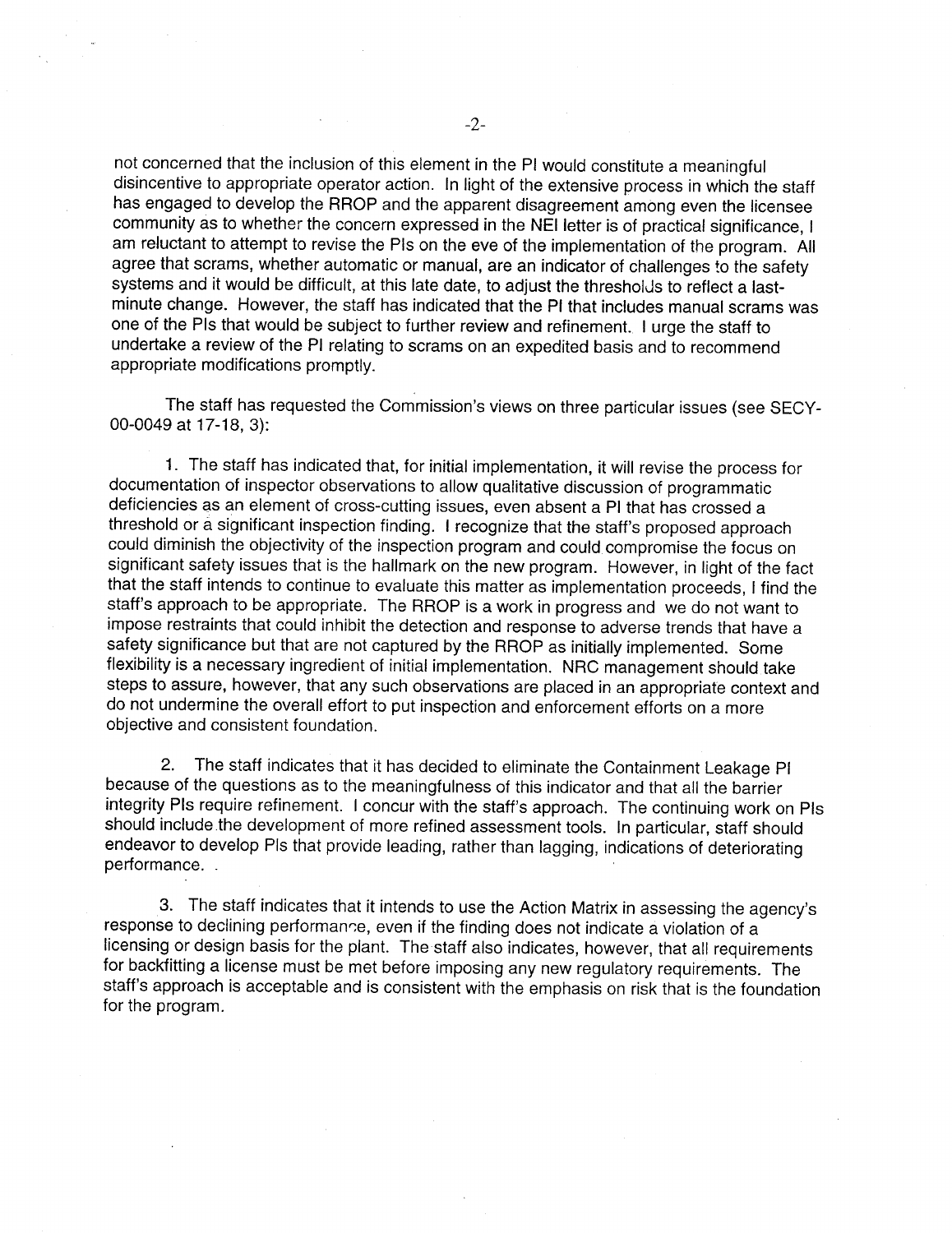200 FEB 25 **MII**: 25 RESPONSE SHEET

TO: Annette Vietti-Cook, Secretary

FROM: COMMISSIONER DICUS

SUBJECT: SECY-00-0049 - **RESULTS** OF THE REVISED REACTOR OVERSIGHT **PROCESS** PILOT PROGRAM

Approved <u>x</u> Disapproved Abstair

Not Participating

COMMENTS:

See attached comments.

iý **%** *C44A*

DATE / <u>zoo</u>  $\subset$ 

Entered on "STARS" Yes  $x$  No \_\_\_\_\_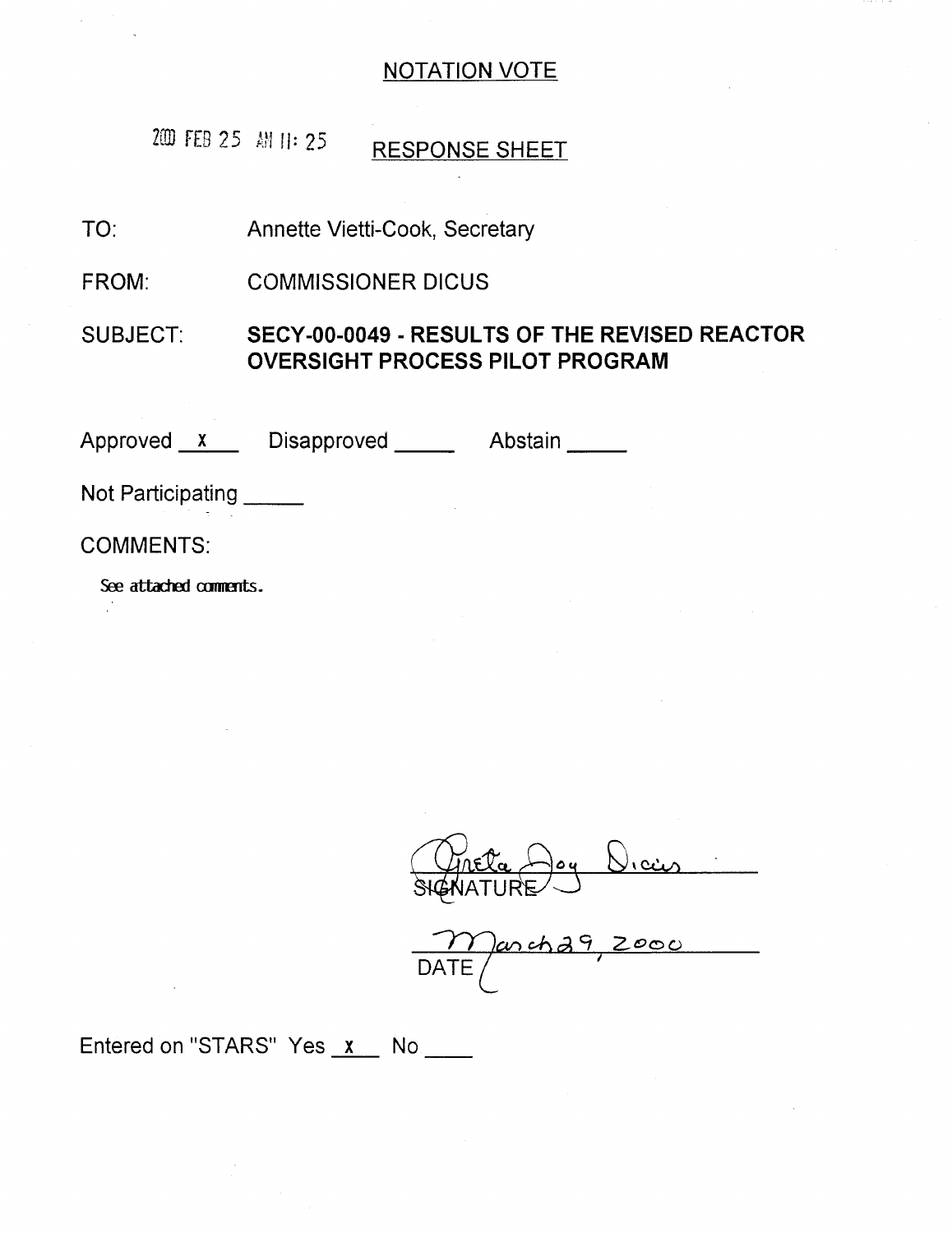### Comments of Commissioner Dicus on SECY-00-0049

Subject to the completion by the staff of the issues that must be resolved prior to initial implementation, I approve the initial implementation of the revised reactor oversight process (RROP) at all commercial operating nuclear power plants (except for the D.C. Cook plant) on April 2, 2000. I also approve the termination of the SALP process.

I commend the staff for their efforts in the development of the RROP as well as their extensive inclusion of the stakeholders. I believe it is these efforts that have lead to a process that provides a more objective, clear and risk-informed approach to the oversight of nuclear reactors.

I agree and concur with Chairman Meserve's comments on the issue of manual scrams, cross cutting issues, barrier integrity performance indicators and inspection findings involving licensee performance issues that our outside the licensing and design basis of the plant.

In addition, I believe that the assessment provided by the Pilot Program Evaluation Panel (PPEP) under the rules of the Federal Advisory Committees Act (FACA) provided an appropriately independent review of the RROP through the use of objective assessment criteria. The members of the PPEP, as well as NRC staff and other stakeholders, have concluded that although the program should proceed to industry-wide initial implementation, there is still more work to be done. In fact, the PPEP was unable to draw conclusions on several assessment criteria, identifying a need to gather additional experience first. I believe it would be beneficial to convene another evaluation panel, although not necessarily under the rules of the FACA, during the first year of initial implementation in order to continue to gain an independent, objective, view of the RROP.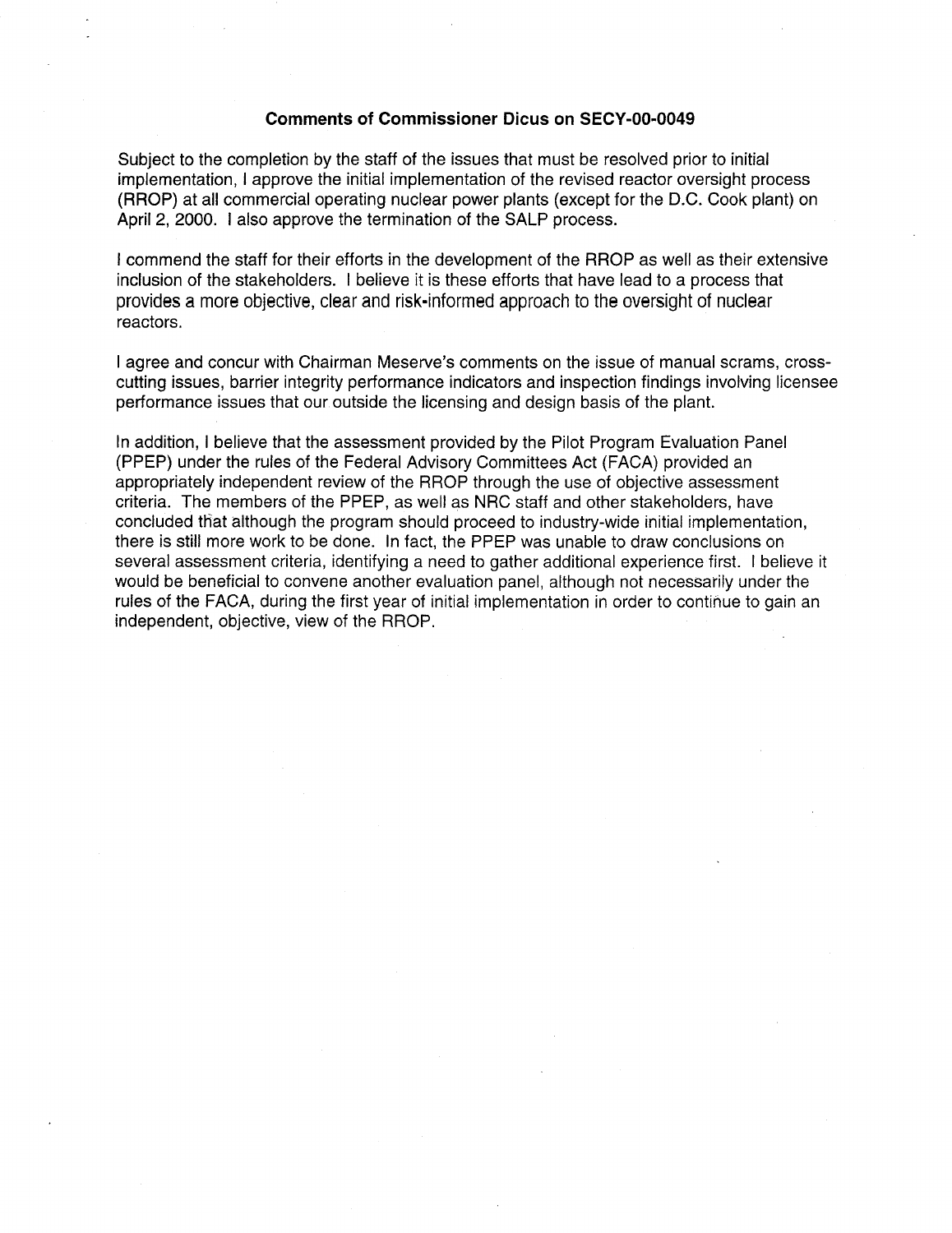## RESPONSE SHEET

Annette Vietti-Cook, Secretary TO:

COMMISSIONER DIAZ FROM:

SUBJECT: SECY-00-0049 - RESULTS OF THE REVISED REACTOR OVERSIGHT PROCESS PILOT PROGRAM

| Approved<br>$\sim$ XX $\sim$<br>$\hbar$ $\vee$ | Disapproved | Abstain |
|------------------------------------------------|-------------|---------|
| Not Participating                              |             |         |
| <b>COMMENTS:</b>                               |             |         |

See attached comments.

**SIGNATURE** 

ķ

**3/2•9/00**  DATE

Entered on "STARS" Yes XX No \_\_\_\_

-- REC'D BY HUD --

25 记 00 11:36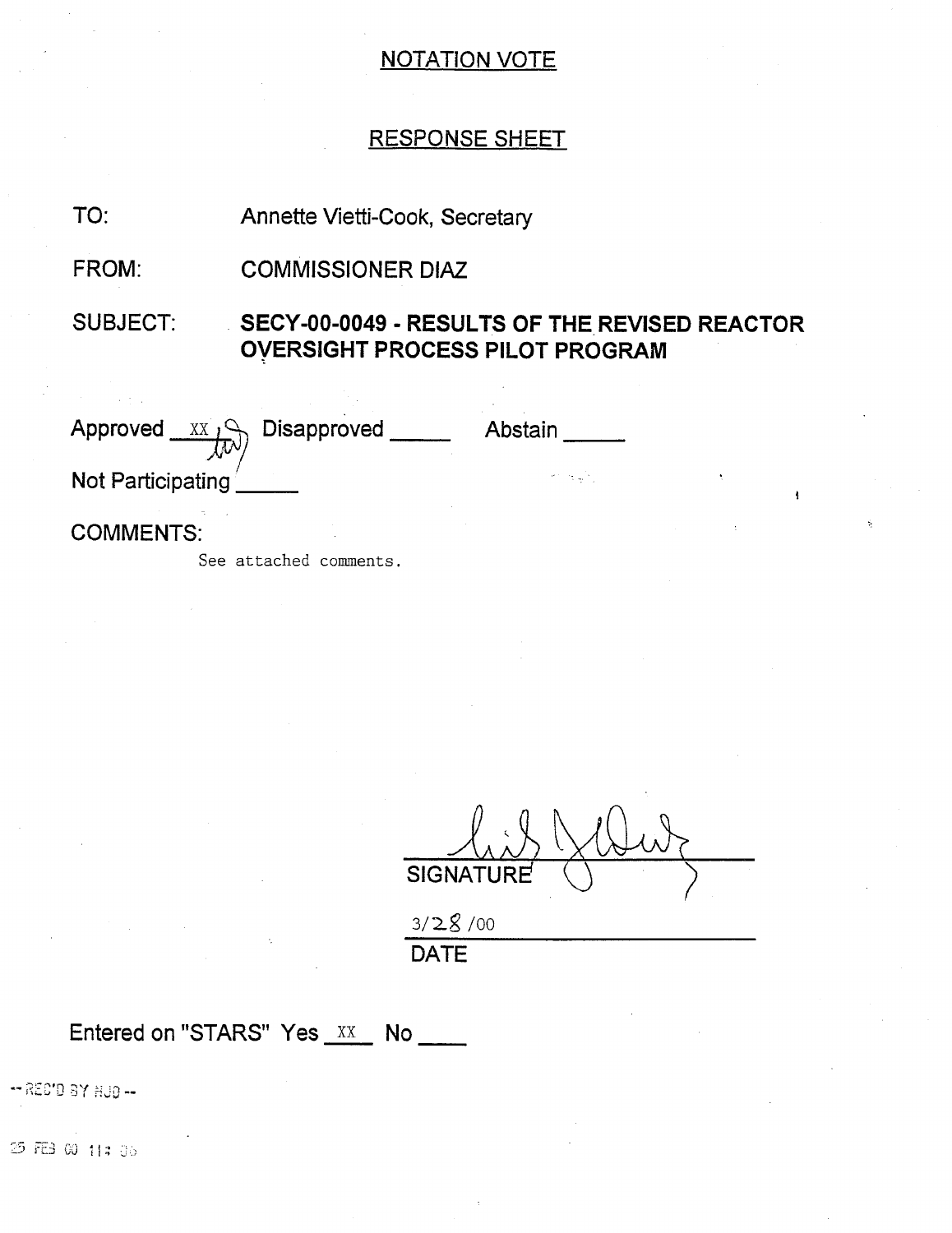## **COMMISSIONER** DIAZ's **COMMENTS ON** SECY-00-0049 -- **RESULTS** OF THE REVISED REACTOR OVERSIGHT **PROCESS** PILOT PROGRAM

I approve the initial implementation of the Revised Reactor Oversight Program (RROP) at all operating commercial nuclear power plants (except for the D.C. Cook plant), effective April 2, 2000, as described in the staffs transition plan, and I approve termination of the SALP process.

Once more, I applaud the staff and the NRC's stakeholders for their significant accomplishment in developing the RROP. This new process will result in improved NRC oversight of nuclear power plant safety, which, in turn, should enhance reasonable assurance of adequate protection of public health and safety. As the staff correctly acknowledges, while there remains much work to improve the program, the RROP, as proposed, is as good as it can be today. In refining the program, the staff should consider the issues discussed below.

- Robust licensee corrective action programs (CAPs) are more than just a cross cutting issue: they are one of main pillars of the RROP. The CAP is the foundation of good safety performance. Up to now, the staff has only clearly publicized the performance indicators (Pis) and inspection program as essential elements of the RROP, and has not emphasized the importance of the CAP and the integral role that each licensee must play, i.e., that the new process places greater responsibility on the utilities that operate nuclear power plants. In fact, in my interactions with NRC staff, the ACRS, and external stakeholders, I have noted that there has generally been a lack of recognition of the fundamental nature of CAPs. Licensee CAPs, with self-assessment, are the beginning and the end of this process, and the staff should more clearly articulate this role.
- One key component of the RROP pilot was the Pilot Plant Evaluation Panel (PPEP). For the initial implementation phase of the RROP, the staff should continue the PPEP or institute a successor panel.
- I am supportive of the approach proposed by Commissioner Merrifield to consider manual scrams in the unplanned scram performance indicator. As I have been stating for several years, I believe that the staff should pay special attention not to unduly restrict operators' safety actions by just the counting of manual scrams. Rather, our emphasis should be placed on the causes that lead an operator to take an action such as manually tripping the reactor. The staff should make it clear to all licensees that, PIs or no PIs, theirs is the responsibility for safety actions. Operational safety actions, or lack thereof, will be one of the factors that the NRC will consider in its overall evaluation of plant performance.
- We are breaking new ground with the development of the significance determination processes (SDPs). I support the staffs efforts to refine the SDPs. Let me add a caution: one potential problem with using PRA is the tendency to take each numerical value literally. The staff should keep this in mind as it carefully refines the SDPs.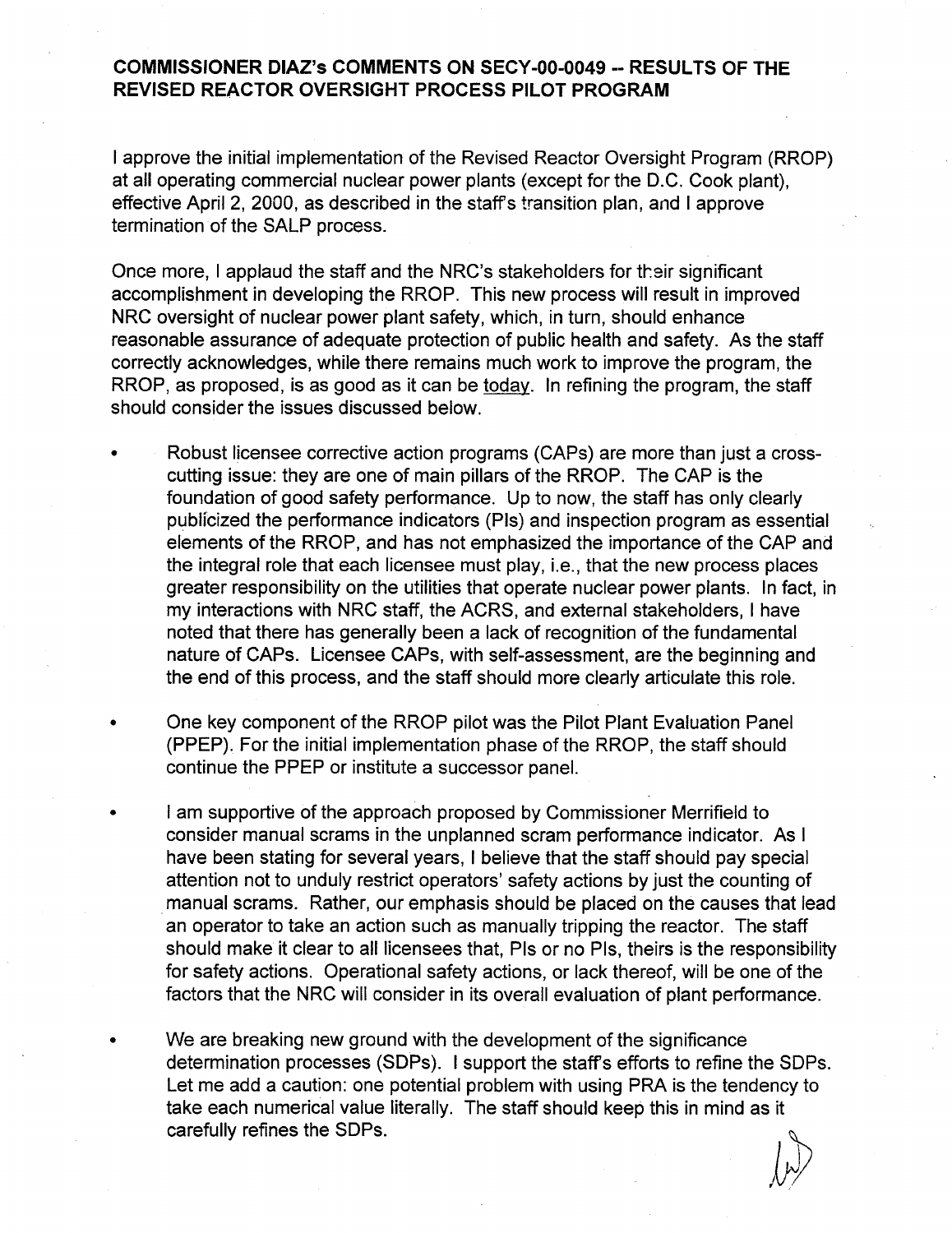- In refining the Pis and establishing performance thresholds, the staff should remain cognizant of the concept of reasonable assurance of adequate protection. In particular, they should guard against imposing rising standards without ensuring there is a commensurate enhancement in adequate protection.
- The staffs comments on the use of positive findings in assessing plant performance are persuasive. However, I believe additional clarity is warranted. The concept of positive findings, in my view, is not limited to those things that a licensee does that are above and beyond minimum regulatory requirements. An inspection in which a licensee is found to meet all requirements without adverse findings is, in itself, an affirmation that reasonable assurance of adequate protection continues to exist, and is, therefore, positive. One example could be an NRC inspection of steam generator tube inservice inspection that finds the licensee meeting applicable requirements; another example could be a 100% pass rate on an operator licensing or requalification exam. In either case, the finding would be documented in an inspection report, and would be available for the staff to use in assessing licensee performance. The staff should use these sorts of positive findings in performance assessments to guide the formulation of a balanced regulatory response to the assessments' results.
- While the staff needs some flexibility in implementing the RROP, deviations from the action matrix should not be taken lightly. Therefore, to permit the necessary flexibility while maintaining accountability, action matrix deviations should be preapproved by the EDO, and a summary of all action matrix deviations should be reported annually to the Commission,

In addition to the above, SECY-00-0049 requested that the Commission consider three "Issues of Note".

**1 .** Concerning the first issue, I approve the staffs proposal to continue to work with stakeholders to evaluate the appropriate means to address cross-cutting issues and programmatic breakdowns in the oversight process. I am somewhat concerned with the staff s plan to allow a qualitative discussion of distinct adverse trends in cross-cutting issues in assessments. Although increased NRC action will not be taken on these programmatic concerns absent any PIs that have crossed a threshold or significant inspection findings, this proposal should be clearly bounded. Otherwise, this might provide an opportunity for subjectivity to creep back into our oversight process, and could resurrect the concept of regulatory concern by allowing the aggregation of findings of little or no safety significance. Specifically, significant inspection findings or degraded PIs must be shown to have a clear and strong link to the cross-cutting issues in question before staff attempts to take action on programmatic concerns. Further, in its report to the Commission on the initial implementation phase of the RROP, the staff should discuss every case in which enhanced NRC action was taken on cross-cutting issues.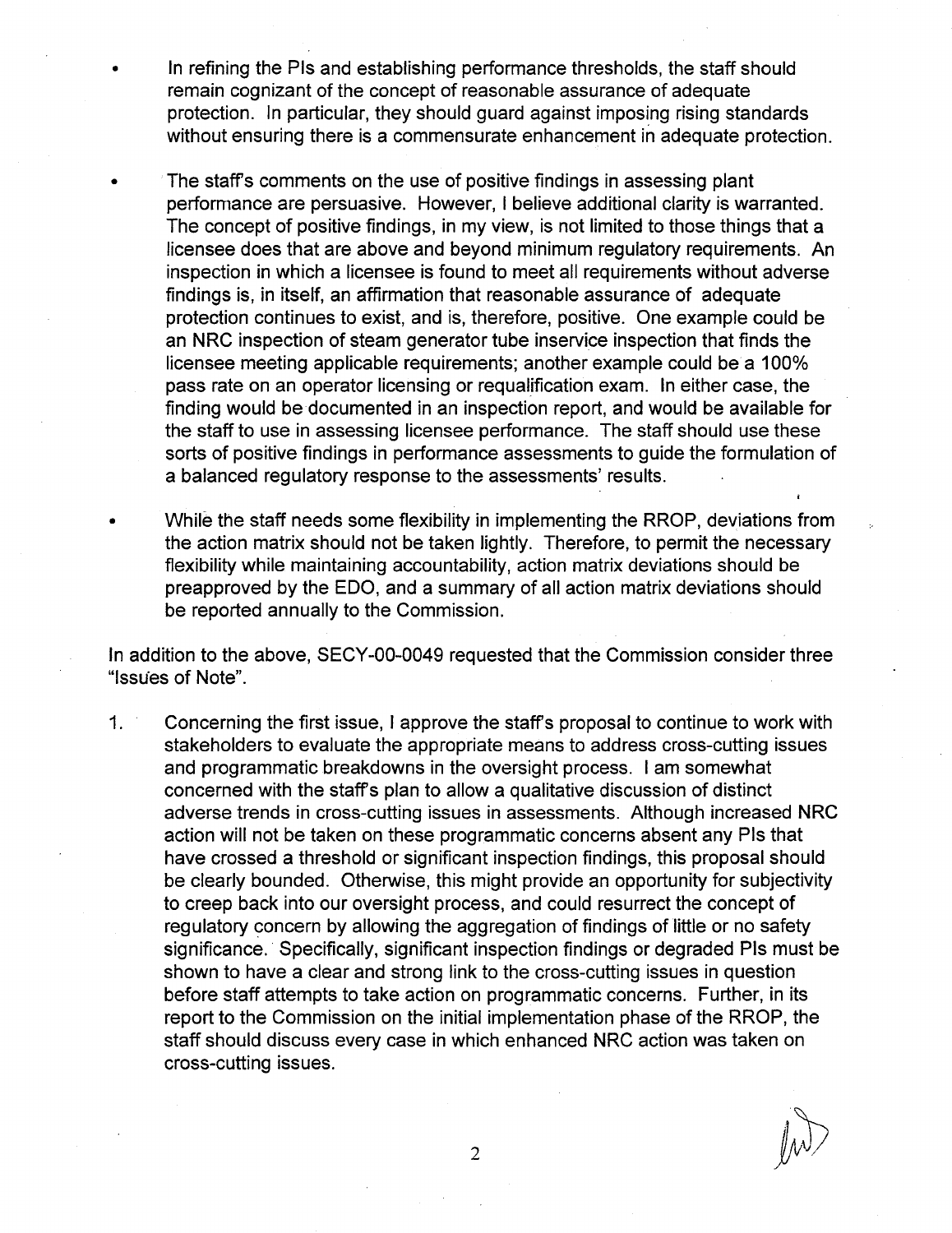- 2. Regarding the second issue, I approve the staffs plan to address the barrier integrity Pis during the first year of RROP implementation.
- 3. For the final issue, I approve the staffs plans to process inspection findings that do not violate the licensing or design basis but nevertheless represent an unintended increase in plant risk resulting from deficient licensee performance. This proposal is consistent with the agency's move toward real safety and compliance. The staff should continue to work with our stakeholders to resolve this issue while maintaining its appropriate sensitivity to backfit implications, and specifically discuss this issue when they report to the Commission on the results of the first year of RROP implementation.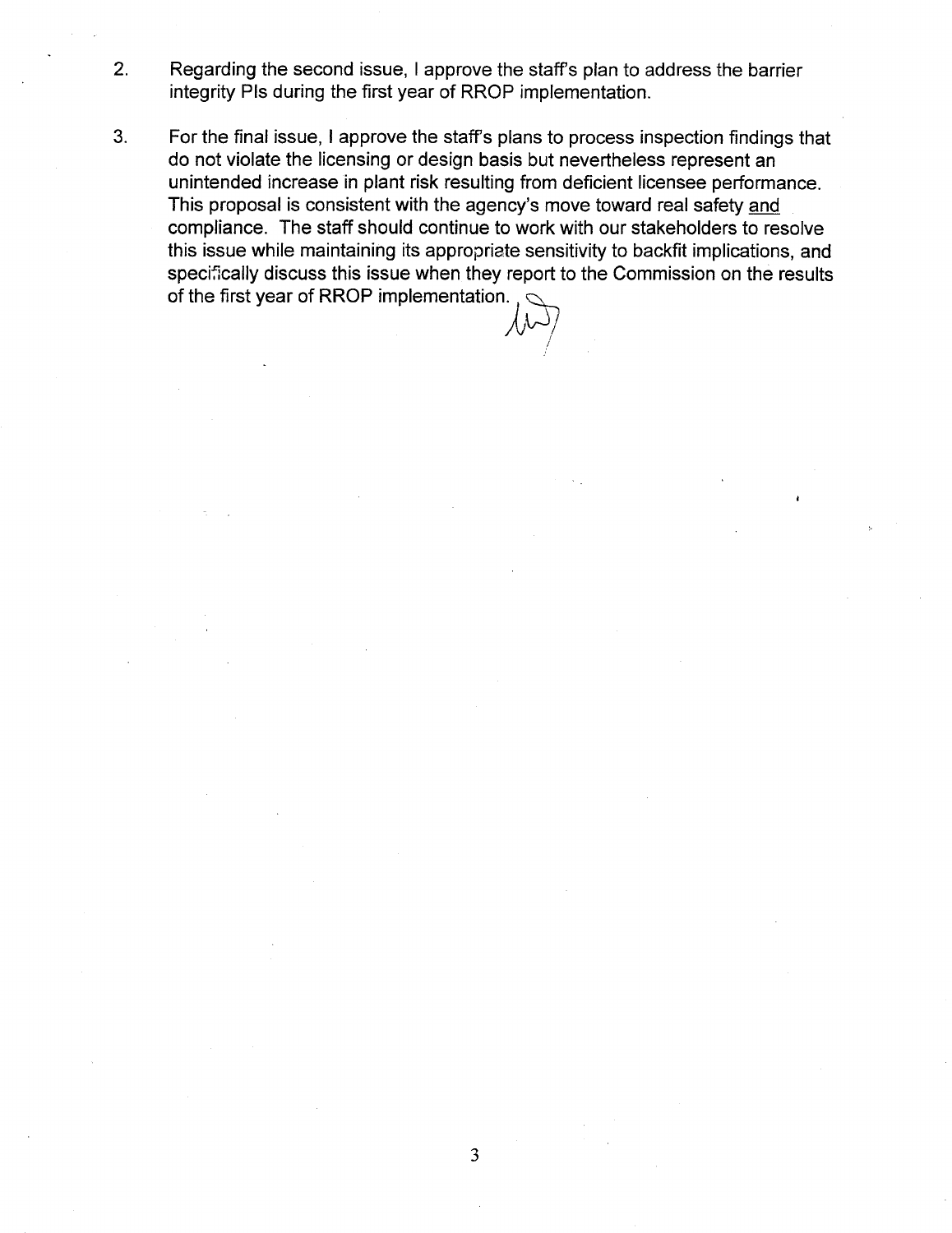# RESPONSE SHEET

#### Annette Vietti-Cook, Secretary TO:

COMMISSIONER MCGAFFIGAN FROM:

#### SUBJECT: SECY-00-0049 - RESULTS OF THE REVISED REACTOR OVERSIGHT PROCESS PILOT PROGRAM

Approved  $\chi$ Disapproved **Abstain** 

Not Participating

COMMENTS:

See attached comments.

 $\overline{\zeta}$  $\frac{1}{2}$ پ<br>1 **SIGNATURE**  $11, 2000$  $\overline{\mathsf{DATE}^{\bigcup}}$ 

Entered on "STARS" Yes  $X$  No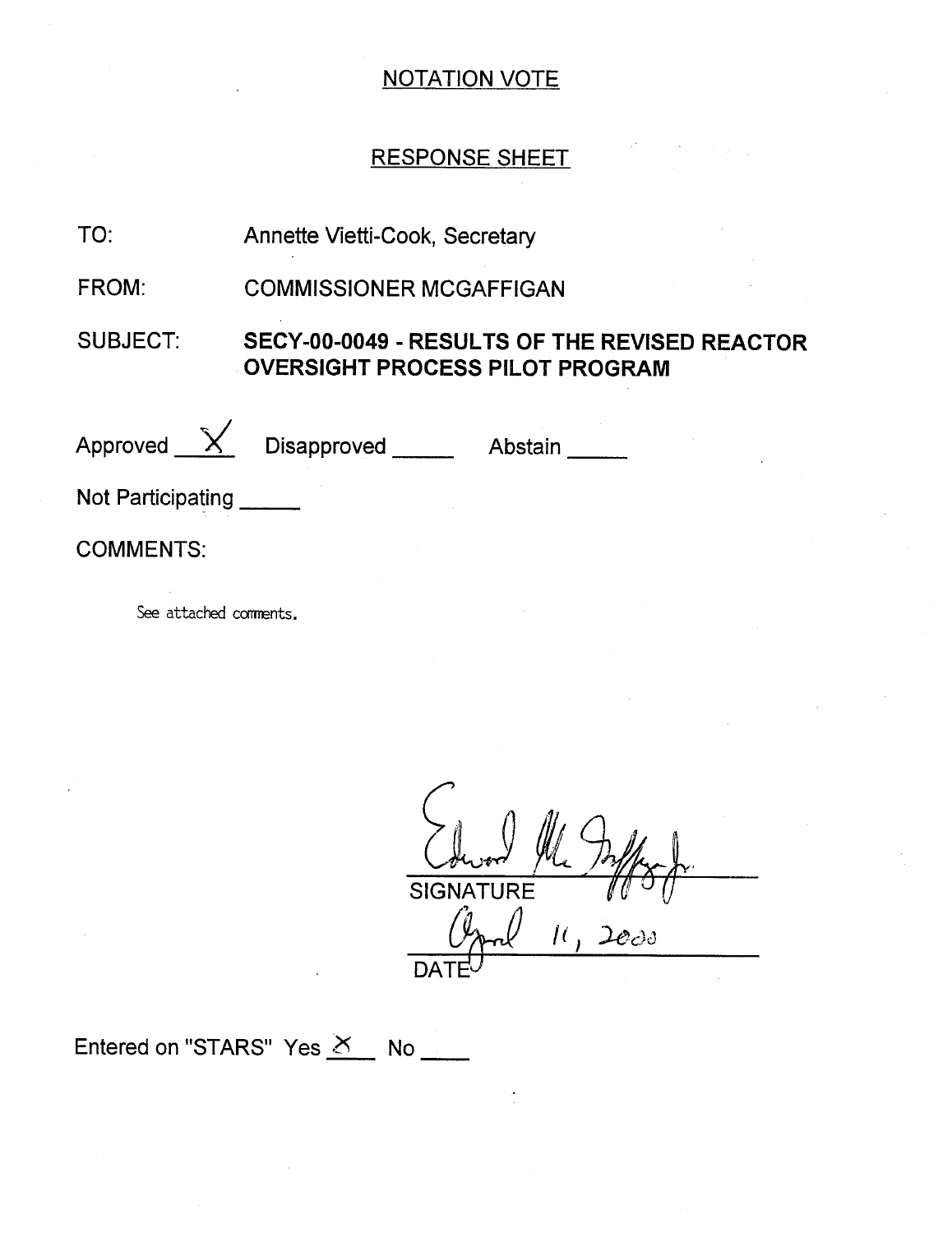### Commissioner McGaffigan's Comments on SECY-00-0049

I approve the initial implementation of the revised reactor oversight process (RROP) at all operating commercial nuclear power plants (except for the D.C. Cook plant) and the iermination of the SALP process. I consider this process to be a significant step forward in utilizing risk insights to yield timely, objective, and scrutable assessments of the performance of nuclear facilities.

I commend the NRC staff on their efforts in developing the RROP and readying it for implementation. Further, I commend all the participants in the pilot program, including NRC field inspectors and licensee plant staffs, for working together constructively to craft this product that almost all stakeholders agree represents an improvement, for all its status of a "work in progress," over the predecessor SALP process. In particular, the work of the Pilot Program Evaluation Panel (PPEP) deserves special mention. That group, operating under the Federal Advisory Committees Act (FACA) rules, was vital in assuring input and oversight on the part of all stakeholders, particularly regional staff, State, and public interest stakeholders. Indeed, I share Commissioner Merrifield's view that the panel was important in gaining the confidence of the Commission itself in the RROP.

Based on the strong role provided by the panel, I strongly recommend that a similar panel be created during the initial implementation of the RROP, perhaps the "Initial Implementation Evaluation Panel (I<sup>2</sup>MPEP)." Such a panel would be especially helpful as the Commission considers possible changes in Pi's during this initial implementation phase and as it reviews the experience in using the significance determination processes.

Therefore, faced with the high likelihood that further RROP changes will be needed, keeping an independent stakeholder advisory panel in place throughout the first year of initial implementation would seem to be a critical element in maintaining the high level of stakeholder, public, and Commission confidence achieved during the pilot program. I am agnostic on whether this panel needs to be a FACA Committee or can be formed outside of FACA, and would defer to OGC on that. I would suggest that at least one resident inspector and one senior reactor analyst be placed on the <sup>12</sup>MPEP.

I join with Chairman Meserve, Commissioner Dicus, Commissioner Diaz, and Commissioner Merrifield in supporting the inclusion of manual scram data in the PIs for initial implementation and encouraging the staff to work with stakeholders to consider the issue further.

I also join with David Lochbaum and others in urging that any departures from the Action Matrix framework truly be rare and very well-explained to all stakeholders. Presumably at the May 2001 presentation to the Commission the staff will lay out overall plant performance with particular attention to plants falling in columns 3, 4, or 5 of the Action Matrix. (Column 3 is essentially our current "regional focus" category and columns 4 and 5 are essentially our current "agency focus" category). Any departure from the Action Matrix would be identified to the Commission. Various other stakeholders, for example the I<sup>2</sup>MPEP, will presumably have the opportunity at the meeting to comment on whether plants have been assigned to the proper column because all of the performance indicators and inspection findings will be publicly available.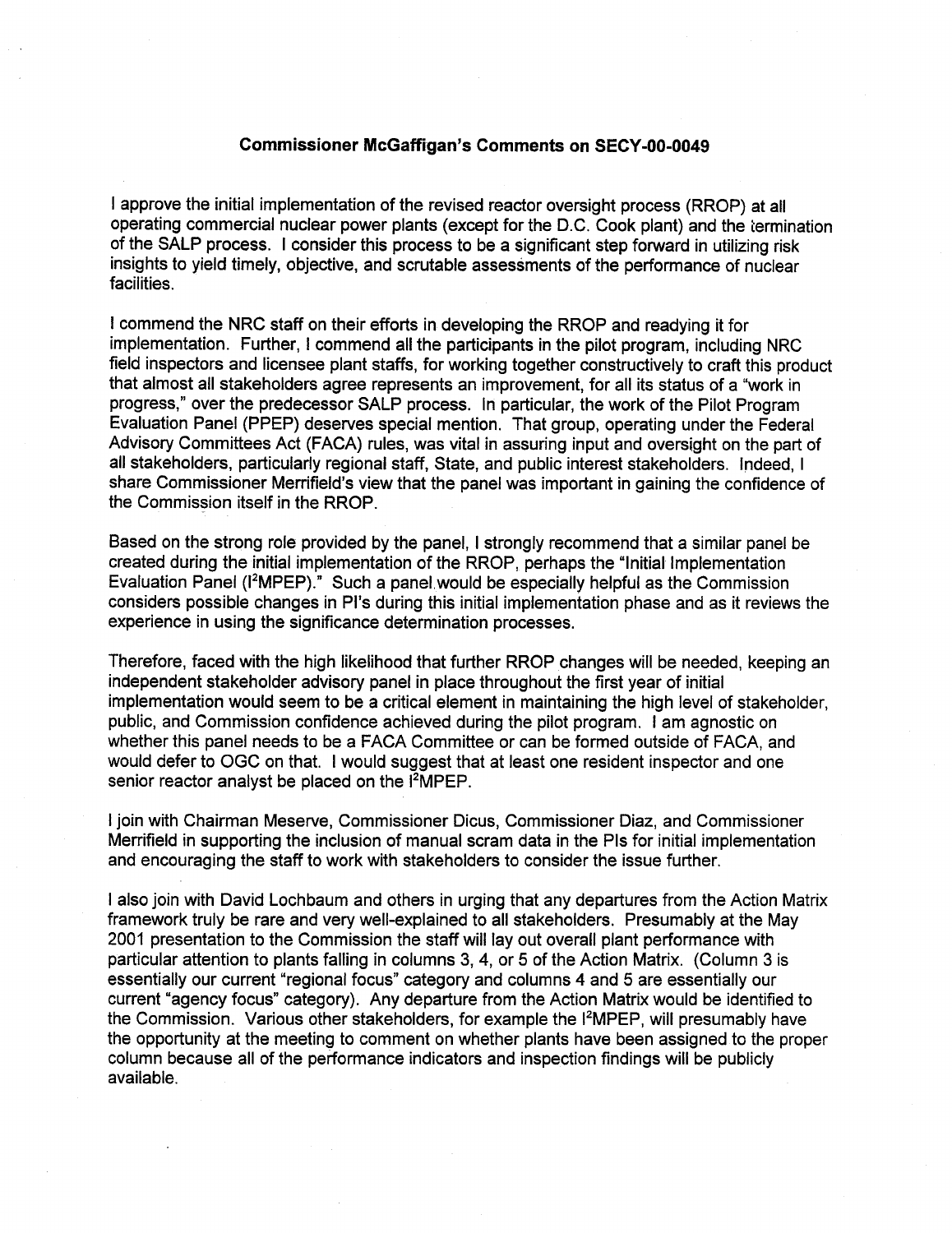The staff requested the Commission to consider three "Issues of Note":

1) Concerning the treatment of "cross cutting issues and programmatic breakdowns," I am supportive of staff efforts to continue to work with stakeholders on how such issues could be factored into the overall assessment process. Given the importance of these issues, this should be a priority as we go forward. However, I share Commissioner Merrifield's concerns and do not support any method, qualitative or not, for factoring in such issues prior to Commission endorsement of a staff proposed treatment process for those issues. I also remain in agreement with Commissioner Diaz that positive inspection findings may have a place in the assessment process, and I find some similarities between such findings and those the staff wants to continue to consider in this "Issue of Note." Both appear to have potential merit in any assessment process, but both are qualitative and difficult to incorporate into the RROP.

2) Concerning "barrier integrity PIs," I support the staff plan for the first year of RROP implementation.

3) I support the staff's proposal with regard to treating inspection findings that might involve risk increases that are outside the design and licensing scope of a plant. I agree with Chairman Meserve that the formal requirements and structure of the backfit regulations should ensure that any such items get full consideration within the regulatory process.

Finally, as initial implementation goes forward, the Commission and senior staff need to be kept problems which they are encountering and their suggestions for addressing such problems. I know that some residents, for example, were concerned that control room observation per se is no longer a module in the revised inspection program. Instead, residents will need to use plant status time for such activities. Like everything else in RROP, the inspection program is a work in progress, and the more extensive experience over the next year will tell us how many changes need to be made.

 $GmB$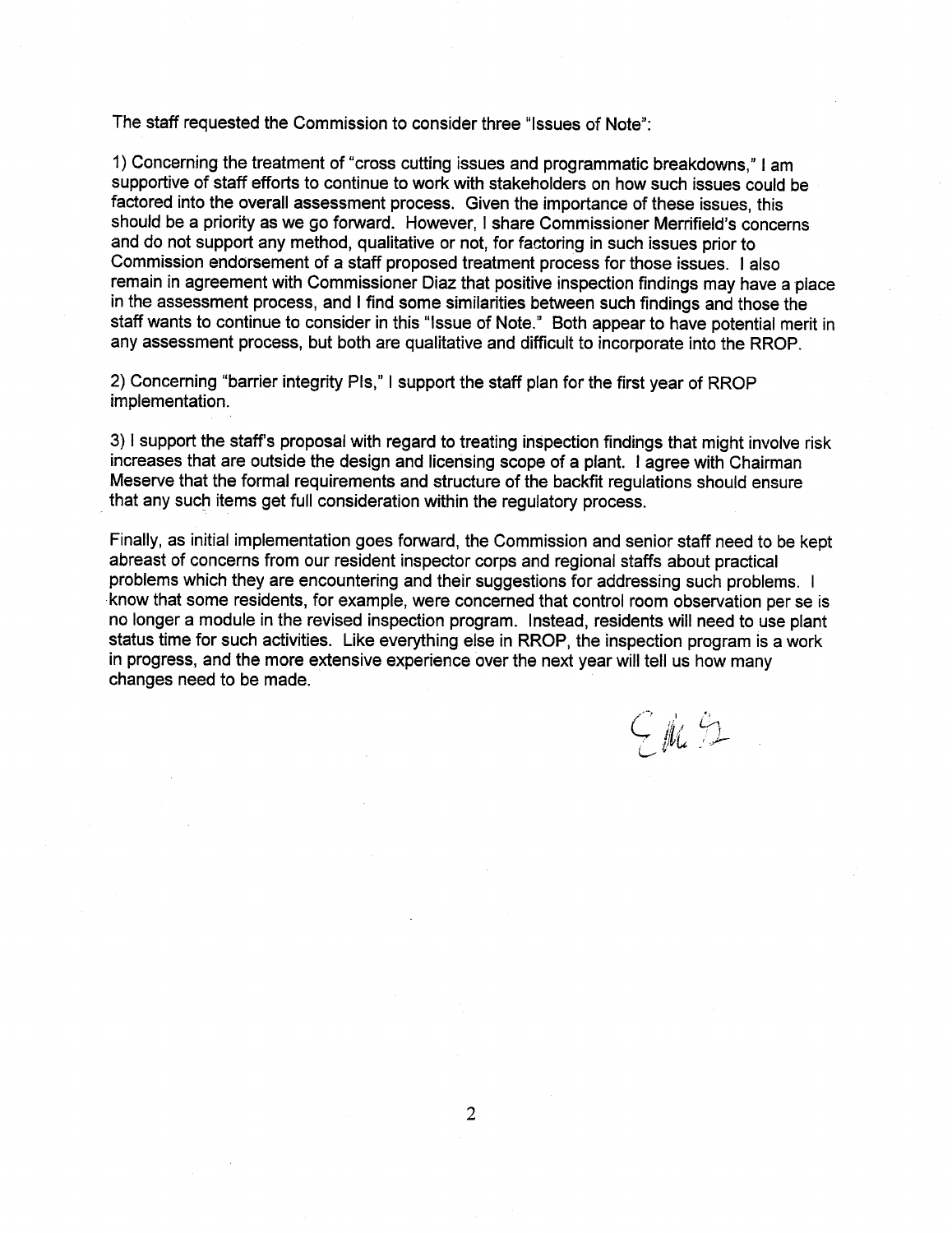# RESPONSE SHEET

TO: Annette Vietti-Cook, Secretary

FROM: COMMISSIONER MERRIFIELD

SUBJECT: SECY-00-0049 - **RESULTS** OF THE REVISED REACTOR OVERSIGHT **PROCESS** PILOT PROGRAM

Approved Contain Disapproved Abstain

See attached comments.

Not Participating \_\_\_\_\_

COMMENTS:

 $\overline{\text{SIGN}}$ 

DATE

Entered on "STARS" Yes / No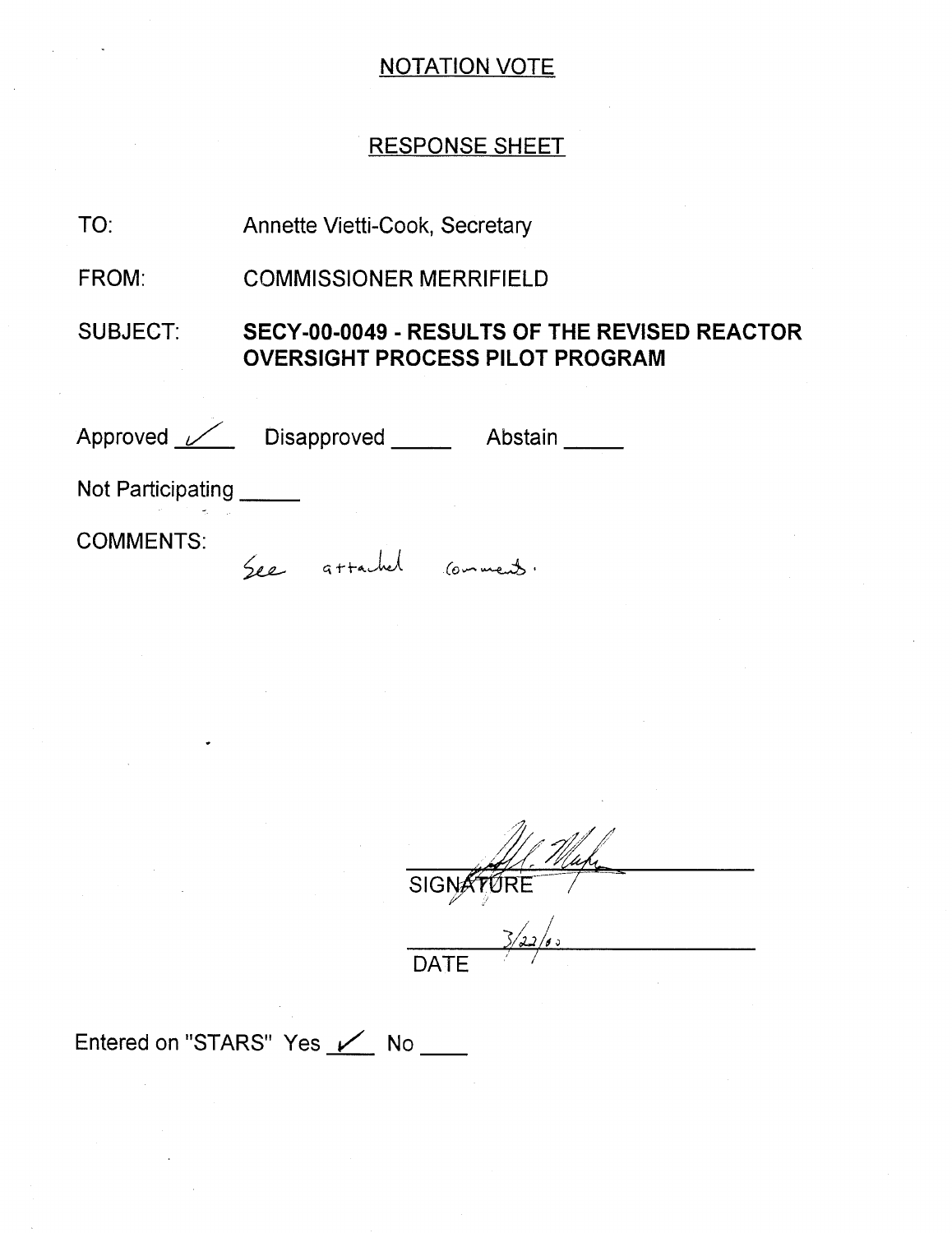### **COMMISSIONER** MERRIFIELD'S **COMMENTS ON** SECY-00-0049

I approve the initial implementation of the revised reactor oversight process (RROP) at all operating commercial nuclear power plants (except for the D.C. Cook plant), as described in the staff's transition plan. I also approve the termination of the SALP process.

I commend the staff for the outstanding job they have done on the revised reactor oversight process, especially during the 6-month pilot program. Clearly, the lessons learned from the pilot effort were extremely valuable. The staff should be very proud of their accomplishments.

I was pleased by the extent to which the staff solicited public participation and insights and the extent to which feedback was solicited from our internal stakeholders, our staff. Further, I believe the process by which an independent assessment was provided by the Pilot Program Evaluation Panel under the rules of the Federal Advisory Committees Act (FACA) was important to enhancing stakeholder, and quite frankly Commission, confidence. The new process successfully institutionalizes the objectivity, predictability, consistency, openness, and risk insights that were missing from our previous oversight process. While the new reactor oversight process is definitely a work in progress, few would disagree with the fact that it is far superior to the process we are leaving behind. I cannot stress enough the importance of moving forward with initial implementation and of not allowing the revised process to be held hostage by those who demand perfection at the expense of improvement.

Subject to completing the remaining work outlined in SECY-00-0049, I see no reason not to move forward with initial implementation. However, there are issues I believe should be addressed during the initial implementation period. Specifically, I believe the following matters must be addressed to ensure the long-term success and stability of the new process.

- 1. I am concerned about the staff's intention to deviate from the actions specified in the Action Matrix whenever it deems appropriate. I believe that this practice adds a level of subjectivity and unpredictability that not only threatens the integrity of the new oversight process, but also threatens to erode public confidence. Clearly, we cannot completely rule out the need for discretion; however, **1** believe the discretion itself must be institutionalized to the extent necessary to ensure that it is rarely used, applied with discipline, and soundly based. Until this is achieved, the process is vulnerable to rationalization. Thus, during the initial implementation period, I believe that the staff should inform the Commission whenever it intends to deviate from the Action Matrix, including the basis for the deviation. During this period, the staff should also assess the deviation process to ensure that rigor and discipline is adequately institutionalized in the process and to ensure that the need for such deviations is minimized.
- 2. I am also concerned about the staff's intention to document inspector observations associated with programmatic deficiencies and cross-cutting issues, even if they do not reveal themselves in performance indicators crossing thresholds or in significant inspection findings. I am not questioning the value of the insights provided by our inspectors. Clearly, the agency, the public, and our licensees benefit from inspector observations. My concern lies in the management of these observations. Specifically, NRR and regional management must ensure that the threshold for documenting observations is clearly understood and consistently applied, and that the observations are put in their proper context with their significance clearly and accurately conveyed. NRC management should also ensure that the practice of documenting inspector observations does not facilitate regulatory creep or provide an inappropriate forum for the bully pulpit.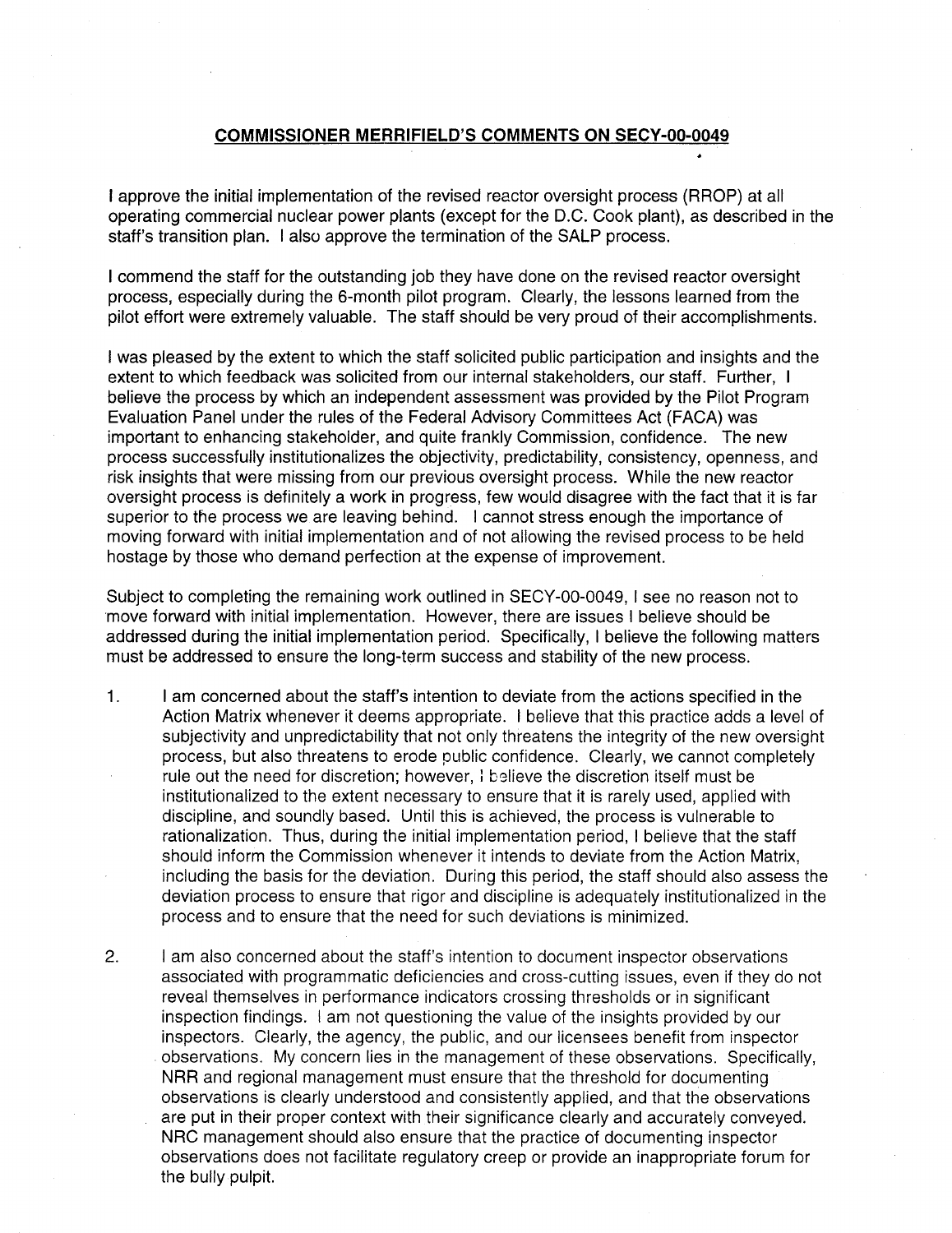3. I raised the issue of including manual scrams in the unplanned scram performance indicator about a year ago during the Commission meeting associated with SECY-99 007. During that meeting, it was clear to me that representatives from the NRC staff, NEI, and UCS shared the view that from a risk perspective, there is no difference between an automatic and a manual scram. Furthermore, none of these representatives expressed a concern regarding unintended consequences. I have also raised the manual scram issue with many licensee managers during my trips to nuclear power plants, and with representatives from public interest groups, and have not heard concerns regarding unintended consequences. Thus, I was surprised by NEI's letter of March 13, 2000 on this matter.

I have carefully considered the concerns raised in NEI's letter. From a safety perspective, while I understand and appreciate the concerns raised by NEI and some of its members, the numerous discussions that I have had on this issue over the last year leave me convinced that this is not a significant safety issue warranting immediate resolution. From a process perspective, I do not believe the potential for unintended consequences warrants a delay in our initial implementation of the revised reactor oversight process, nor do I believe it warrants the NRC deviating from its formal performance indicator change process. Deviating from the formal change process will only serve to erode public confidence in the oversight process and the NRC's role as an independent, credible regulator. For this reason, I believe the staff should go forward with initial implementation as planned and should address the manual scram concern expeditiously, but in accordance with the formal performance indicator change process. I am confident that the staff and our stakeholders can resolve this matter in an expeditious manner which maintains the integrity, openness, and inclusiveness of the change process. The staff should provide the Commission with its plans and schedule for resolving this matter.

**JI <sup>7</sup>**

**-2-**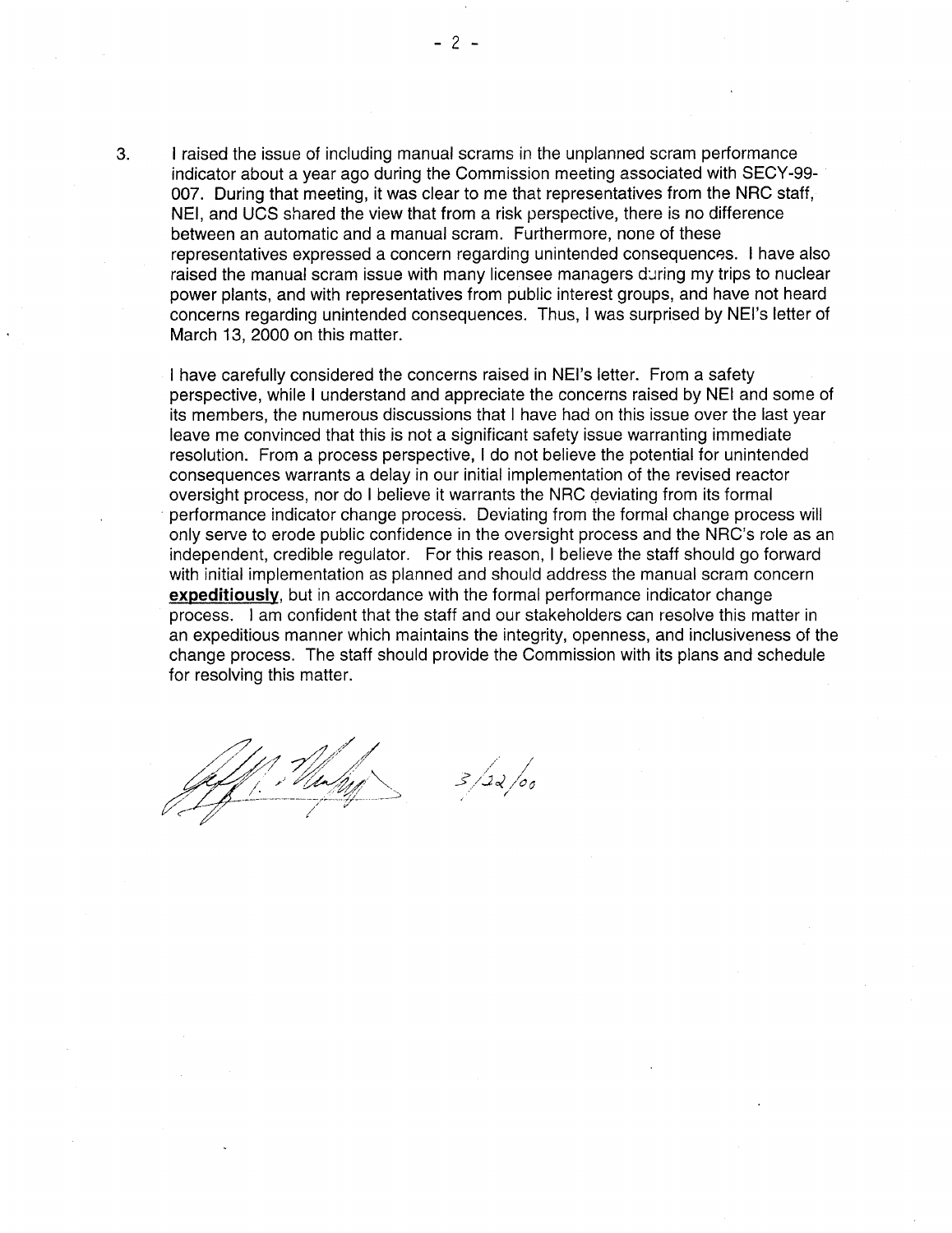

# UNITED STATES<br>NUCLEAR REGULATORY COMMISSION

. WASHINGTON. D.C. **20555-0001** 

SECRETARY May 17, 2000

MEMORANDUM TO: William D. Travers

Executive Director for Operations

FROM: Annette L. Vietti-Cook, Secretary SUBJECT: STAFF REQUIREMENTS - SECY-00-0049 - RESULTS OF THE REVISED REACTOR OVERSIGHT PROCESS PILOT PROGRAM (Part 2)

In a Staff Requirements Memorandum dated March 28, 2000, the Commission approved the initial implementation of the revised reactor oversight process (RROP) and termination of the Systematic Assessment of Licensee Performance (SALP) process. The SRM (Part 1) indicated that this follow **up** SRM (Part 2) containing more detailed Commission guidance would be forthcoming.

The full-scale initial implementation of the RROP will inevitably reveal issues that were not exposed in the pilot program. The staff should anticipate that adjustments – perhaps significant adjustments - will be necessary as the program unfolds. As a result, there should be a continuing open dialogue with NRC licensees, other stakeholders, and staff, as issues are encountered. The staff should keep the Commission informed and should promptly bring issues of policy significance to the Commission for resolution. In refining the RROP, the staff should consider the general issues discussed below:

## General

- The staff should convene another evaluation panel under the Federal Advisory Committee Act during the first year of initial implementation, with a cross section of stakeholders similar to those who participated in the original evaluation panel. The staff should include at least one resident inspector and one senior reactor analyst on this "Initial Implementation Evaluation Panel."
- The staff should minimize deviations from the Action Matrix, clearly document the basis for the deviations, and clearly explain the basis for deviations to all stakeholders. During the initial implementation phase, ending in June 2001, Action Matrix deviations should be preapproved by the EDO. In its report to the Commission on the initial implementation phase of the RROP, the staff should provide a summary of the deviations from the Action Matrix, recommendations on a method to assure agency-wide consistency when deviating from the Action Matrix, and recommendations on how to keep the Commission currently informed of such deviations. Furthermore, during the initial implementation phase, the staff should inform the Commission whenever it determines that such a deviation is warranted.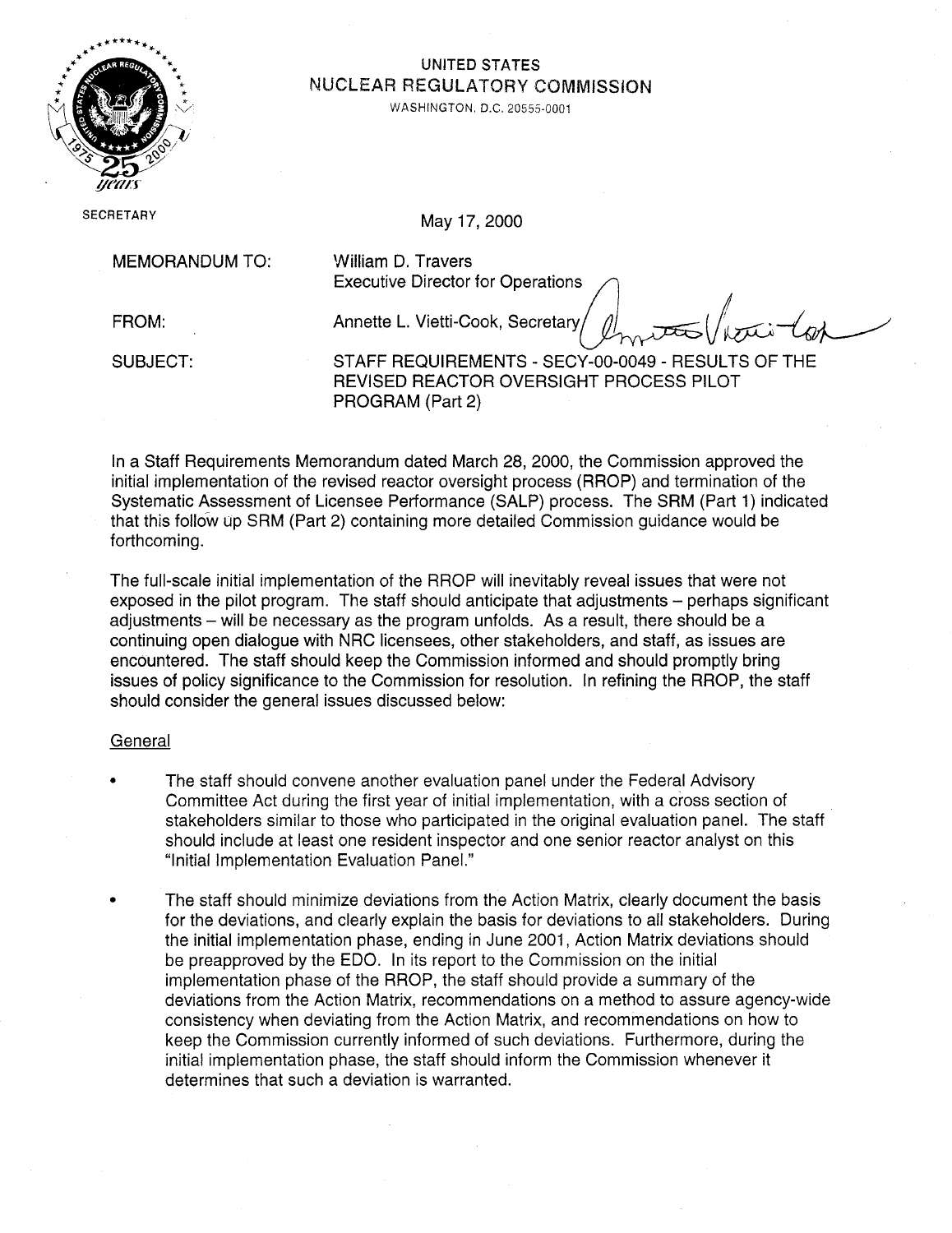- NRC management should undertake continuing dialogue with the staff, including in particular the inspection staff, to stay abreast of concerns with initial implementation of the RROP and to assure that these concerns are thoroughly aired and addressed.
- Up to now, the staff has clearly communicated the performance indicators and inspection program as essential elements of the RROP. In its ongoing communication efforts the staff should emphasize the importance of the licensee corrective action programs (CAPs) and the integral role that each licensee must play, i.e., that the new process places greater responsibility on the utilities that operate nuclear power plants. The staff should more clearly articulate the role of licensee CAPs, with self-assessment, as the beginning and the end of this process.

The Commission approved the staff's recommendations regarding resolution of the three "Issues of Note;" 1) addressing cross-cutting issues and programmatic breakdowns in the RROP, 2) eliminating the containment leakage performance indicator and addressing the barrier integrity PIs during the first year of RROP implementation, and 3) treating inspection findings involving licensee performance issues that are outside the licensing and design basis of the plant in accordance with the Action Matrix, while ensuring all requirements for backfitting a licensee are met before imposing any new regulatory requirements. In addressing the "Issues of Note," the staff should consider the issues discussed below:

### Issue of Note 1: Crosscutting Issues and Programmatic Breakdowns

- NRR and regional management should ensure that the threshold for documenting observations is clearly understood and consistently applied. They should also take steps to assure that inspector observations are placed in an appropriate context and do not undermine the overall effort to put inspection and enforcement efforts on a more objective and consistent foundation.
- The staff should show that cross-cutting issues they identify have a clear and strong link to significant inspection findings or degraded PIs before the staff attempts to take action on programmatic concerns.
- In its report to the Commission on the initial implementation phase of the RROP, the staff should discuss every case in which enhanced NRC action was taken based on cross-cutting issues.

#### Issue of Note 3: Performance Issues Outside Licensing and Design Basis

- The staff should continue to work with NRC stakeholders to resolve this issue while maintaining its appropriate sensitivity to backfit implications.
- The staff should specifically discuss this issue when they report to the Commission on the results of the first year of RROP implementation.

The staff should report on implementation of the RROP results after the first year of use. (EDO) (SECY Suspense: 6/29/01)